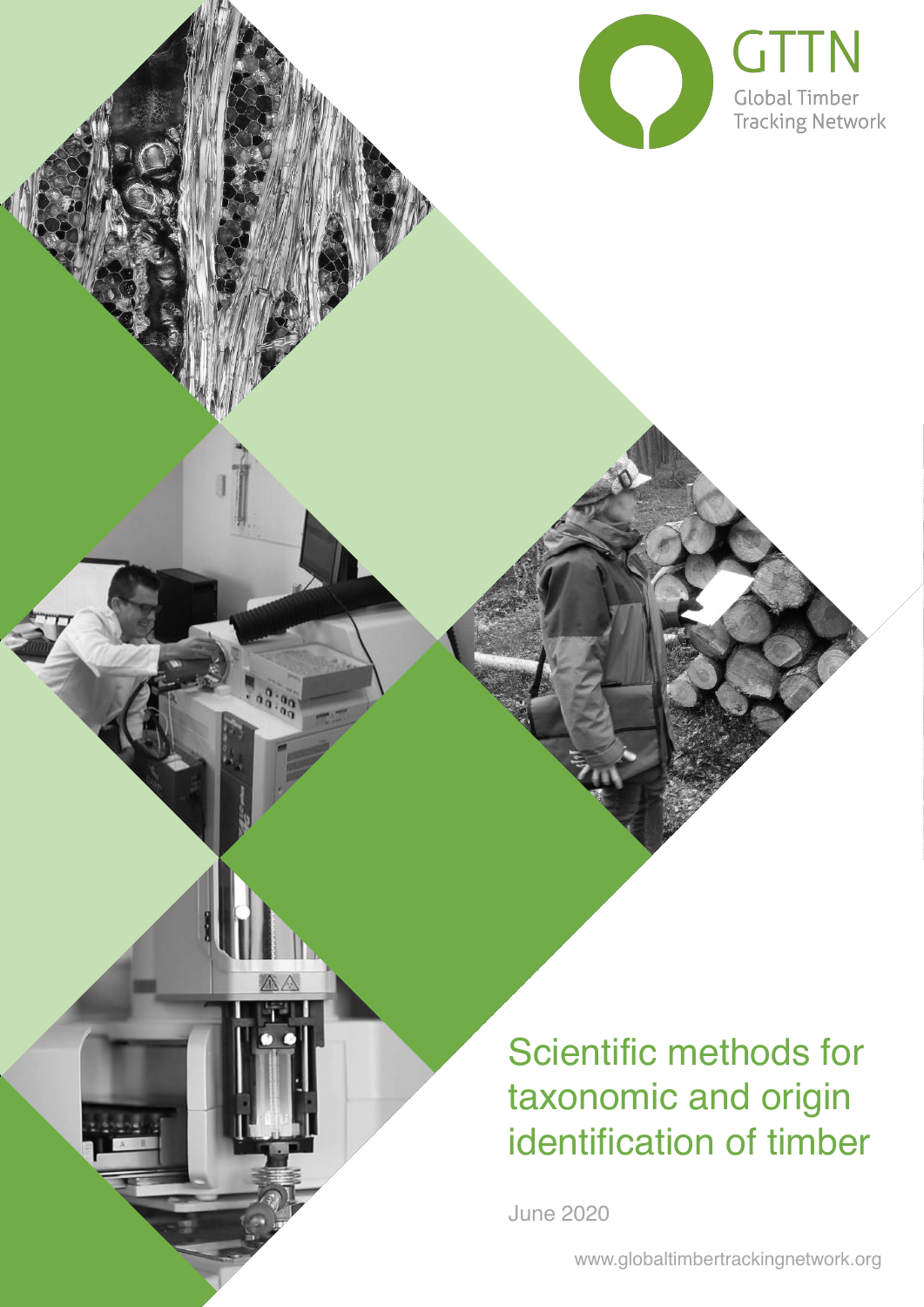#### **USERS OF THIS GUIDE:**

Authorities, traders, importers and all others interested in the current capacity of timber tracking methods for the taxonomy and geographical origin of timber (products).

### **AIM OF THIS GUIDE:**

Inform about the scientific methods available for timber tracking (taxonomy and origin) and on the laboratories offering these identification services. This guide is a concise version of the scientifically more detailed [Timber Tracking Tool Infogram.](https://www.researchgate.net/publication/332223451_The_Timber_Tracking_Tool_Infogram_Overview_of_wood_identification_methods%27_capacity)

Editor: Nele Schmitz

#### Recommended citation:

GTTN (2020). Schmitz, N. (ed.). Scientific methods for taxonomic and origin identification of timber. Global Timber Tracking Network, GTTN Secretariat, European Forest Institute and Thünen Institute.

Pictures: Victor Deklerck, Volker Haag, Justyna A. Nowakowska, Charlie Watkinson.

Acknowledgements: we thank Jez W.B. Braga, Victor Deklerck, Ed Espinoza, Manfred Groening, Gerald Koch, Tereza C.M. Pastore, Tahiana Ramananantoandro, Hilke Schröder, Charlie Watkinson and Alex C. Wiedenhoeft for their valuable comments during the development of this guide and Jo Van Brusselen and José Bolaños from the GTTN secretariat.





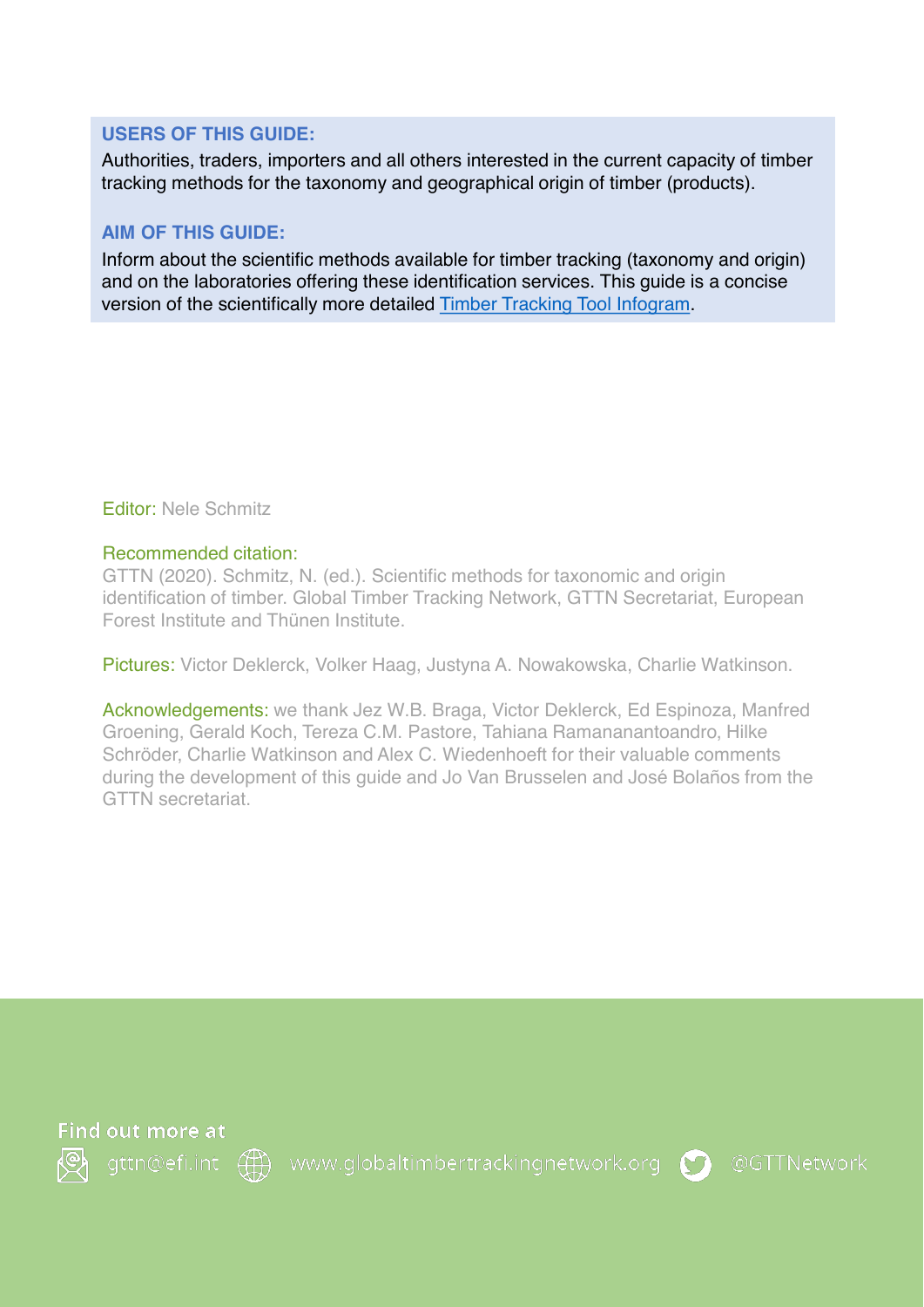

# **Scientific methods for timber tracking**

## **WHAT ARE TIMBER TRACKING TOOLS & WHAT CAN THEY DO FOR YOU?**

**Scientific methods for the verification of the taxonomy and/or the origin** of the timber based on anatomical, chemical or genetic characteristics of the wood.



Taxonomic identification  $H(\overline{C})$  Origin identification Both





**All timber identifications rely on having reference samples**, and these specimens are the basis of determining if the trade documents list the correct taxonomic name(s) and geographic origin(s).

#### Essentials for a timber identification:



Trade documents



**Anatomy**: The cellular structure of wood varies between families, genera and sometimes even species. It can be investigated at macroscopic or microscopic level using standard sets of anatomical features or by digital image analysis.

Reference sample







**Chemistry**: The chemical contents of wood can be studied using Direct Analysis in Real Time (DART) Time-Of-Flight Mass Spectrometry (TOFMS), Near Infra-Red (NIR) Spectroscopy or stable isotopes. DART TOFMS looks at wood chemicals. NIR Spectroscopy looks at the surface of the wood, studying both wood chemicals and physical characteristics of the wood, which can vary both between species and origins. At this moment, however, DART TOFMS is only reliable for species identifications. Stable isotopes are linked to environmental conditions and hence only vary between origins of samples but not between species.



**Genetics**: The DNA, present in the wood, can be investigated to identify the species, as well as the geographic origin and the individual.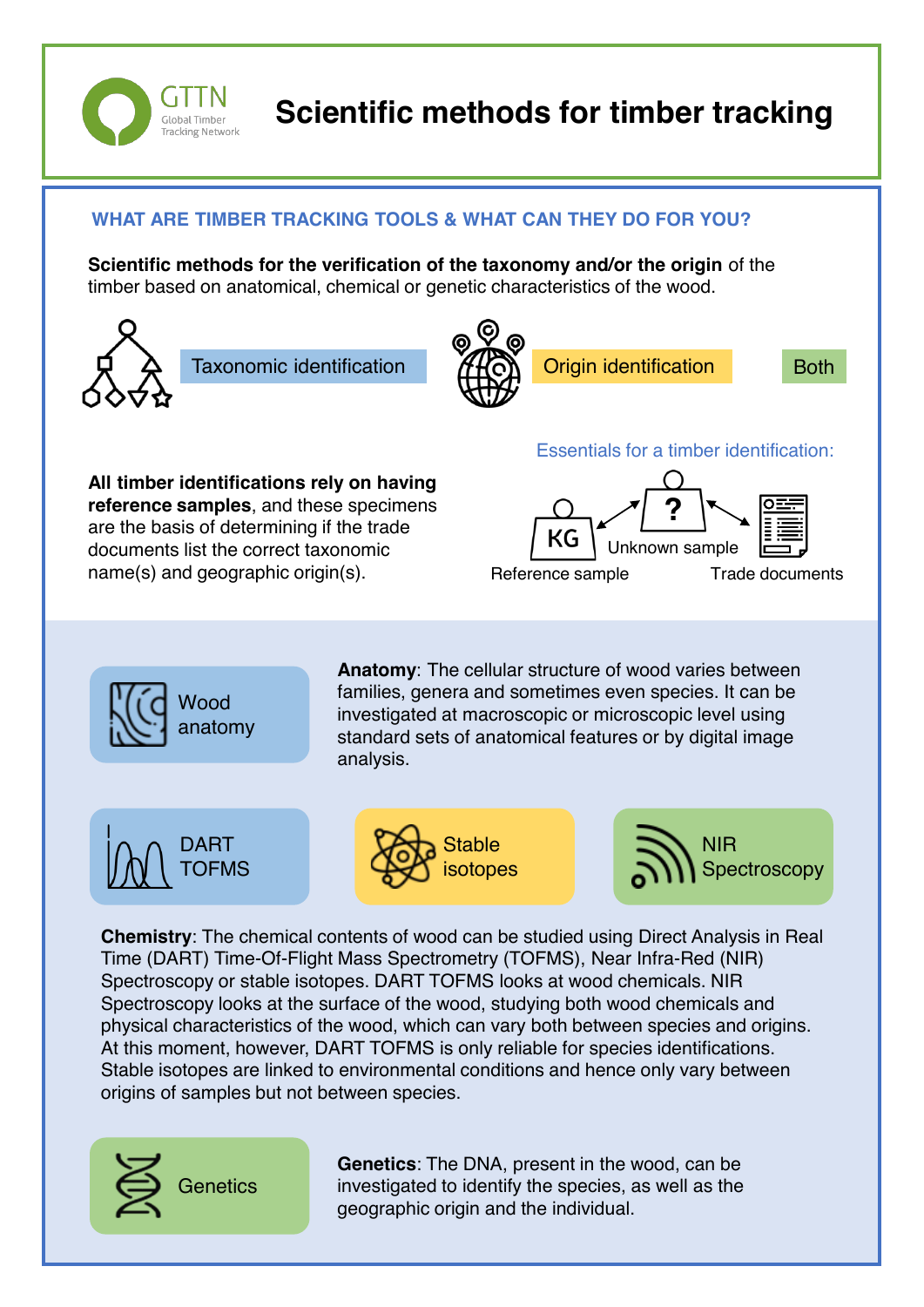











#### **WHICH METHODS CAN ANSWER WHICH IDENTIFICATION QUESTIONS?**



#### **WHAT WOOD PRODUCTS CAN BE IDENTIFIED BY WHAT METHOD?**



#### **WHICH TOOL SHOULD I USE?**

The factors that determine which method is most suitable for your case are:

- The **question** that needs to be answered (taxonomic identification at the family, genus or species level, geographic origin at the level of region or individual tree).
- **.** The type of wood product (raw wood, veneer, plywood, other manufactured solid wood, charcoal, particle board, pulp, paper or fibreboard).
- The **size of the sample** that can be taken (smaller or bigger than 1 cm<sup>3</sup>).

#### **PRACTICALITIES**

The [online service provider directory](https://globaltimbertrackingnetwork.org/products/spd/) guides you through the above questions **PRACTICALITIES**<br>The <u>online service provider directory</u> guides you through the above questions<br>and offers you a **list of the possible laboratories** that can perform the analysis. You can contact the lab(s) of your choice and get an **estimate of the costs and time** that will be needed for your specific case.

To get a geographic overview of the laboratories offering authentication analyses for timber, you can consult [the service provider map](https://globaltimbertrackingnetwork.org/providers/).